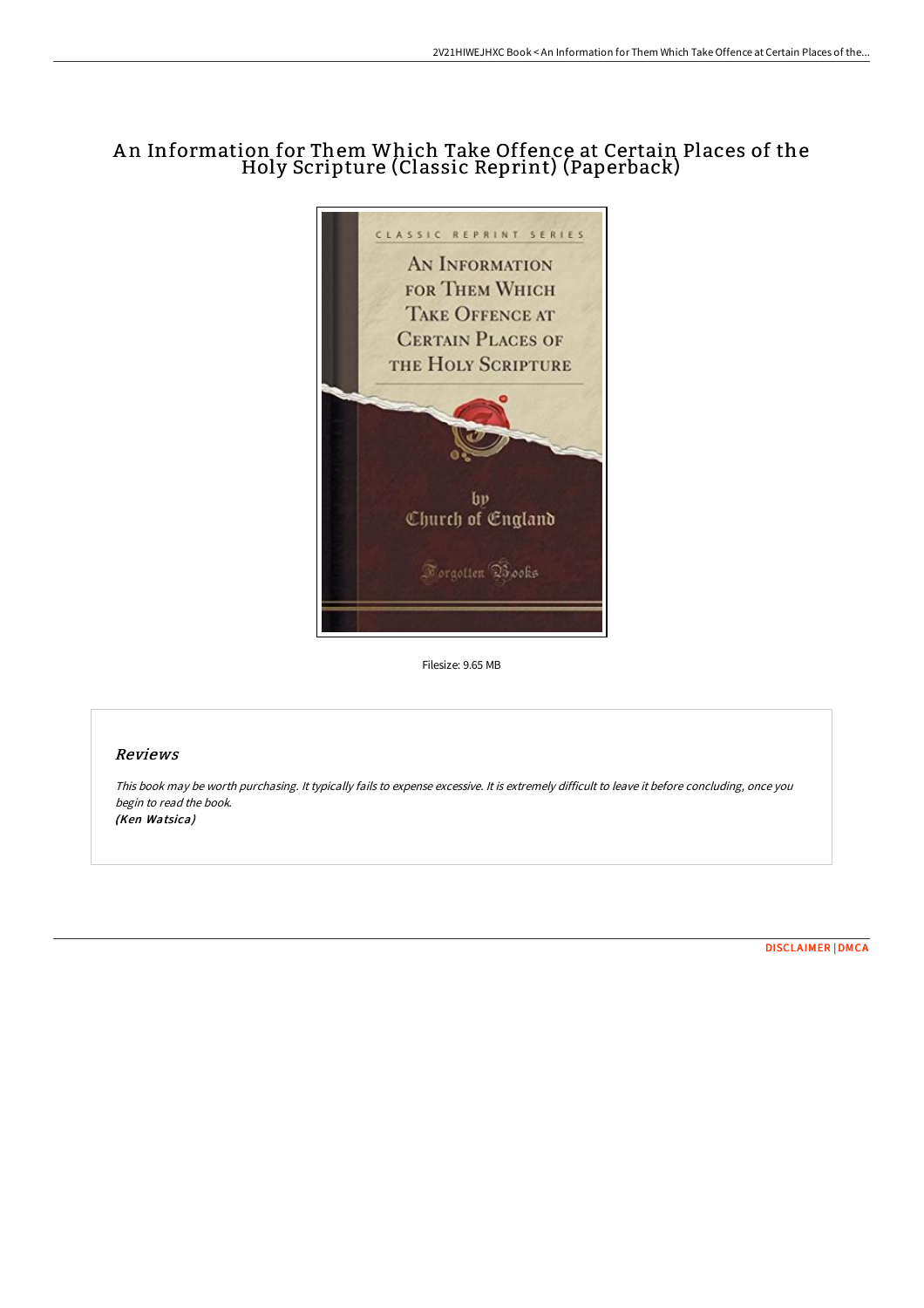## AN INFORMATION FOR THEM WHICH TAKE OFFENCE AT CERTAIN PLACES OF THE HOLY SCRIPTURE (CLASSIC REPRINT) (PAPERBACK)



To get An Information for Them Which Take Offence at Certain Places of the Holy Scripture (Classic Reprint) (Paperback) eBook, you should follow the web link beneath and download the file or have access to additional information which might be highly relevant to AN INFORMATION FOR THEM WHICH TAKE OFFENCE AT CERTAIN PLACES OF THE HOLY SCRIPTURE (CLASSIC REPRINT) (PAPERBACK) book.

Forgotten Books, United States, 2016. Paperback. Condition: New. Language: English . Brand New Book \*\*\*\*\* Print on Demand \*\*\*\*\*. Excerpt from An Information for Them Which Take Offence at Certain Places of the Holy Scripture John v. If the Scriptures contain in them everlasting life, it must needs follow, that they have also pre sent remedy against all that is an hindrance and let unto eternal life. If we desire the knowledge of heavenly wisdom, why had we rather learn the same of man than of God himself, who, as St. James saith, is the giver of wisdom 9 James i. Yea, why will we not learn it at Christ s own mouth, who, promising to be present with his church till the world/ 5 end, (matt. Xxviii.) doth perform his promise, in that he is not only with us by his grace and tender pity; but also in this, that he speaketh presently unto us in the Holy Scriptures, to the great and endless comfort of all them that have any feeling of God at all in them Yea, he speaketh now in the Scriptures more profitably to us, than he did by word of mouth to the carnal Jews, when he lived with them here upon earth. For they (i mean the Jews) could neither hear nor see those things which we may now both hear and see, if we will bring with us those ears and eyes that Christ is heard and seen with; that is, diligence to hear and read his Holy Scriptures, and true faith to believe his most comfortable promises. If one could show but the print of Christ s foot, a great number, I think, would fall down and worship it: but to the Holy Scriptures, where we may see daily, if we...

 $F(t)$ Read An Information for Them Which Take Offence at Certain Places of the Holy Scripture (Classic Reprint) [\(Paperback\)](http://techno-pub.tech/an-information-for-them-which-take-offence-at-ce.html) Online

Download PDF An Information for Them Which Take Offence at Certain Places of the Holy Scripture (Classic Reprint) [\(Paperback\)](http://techno-pub.tech/an-information-for-them-which-take-offence-at-ce.html)